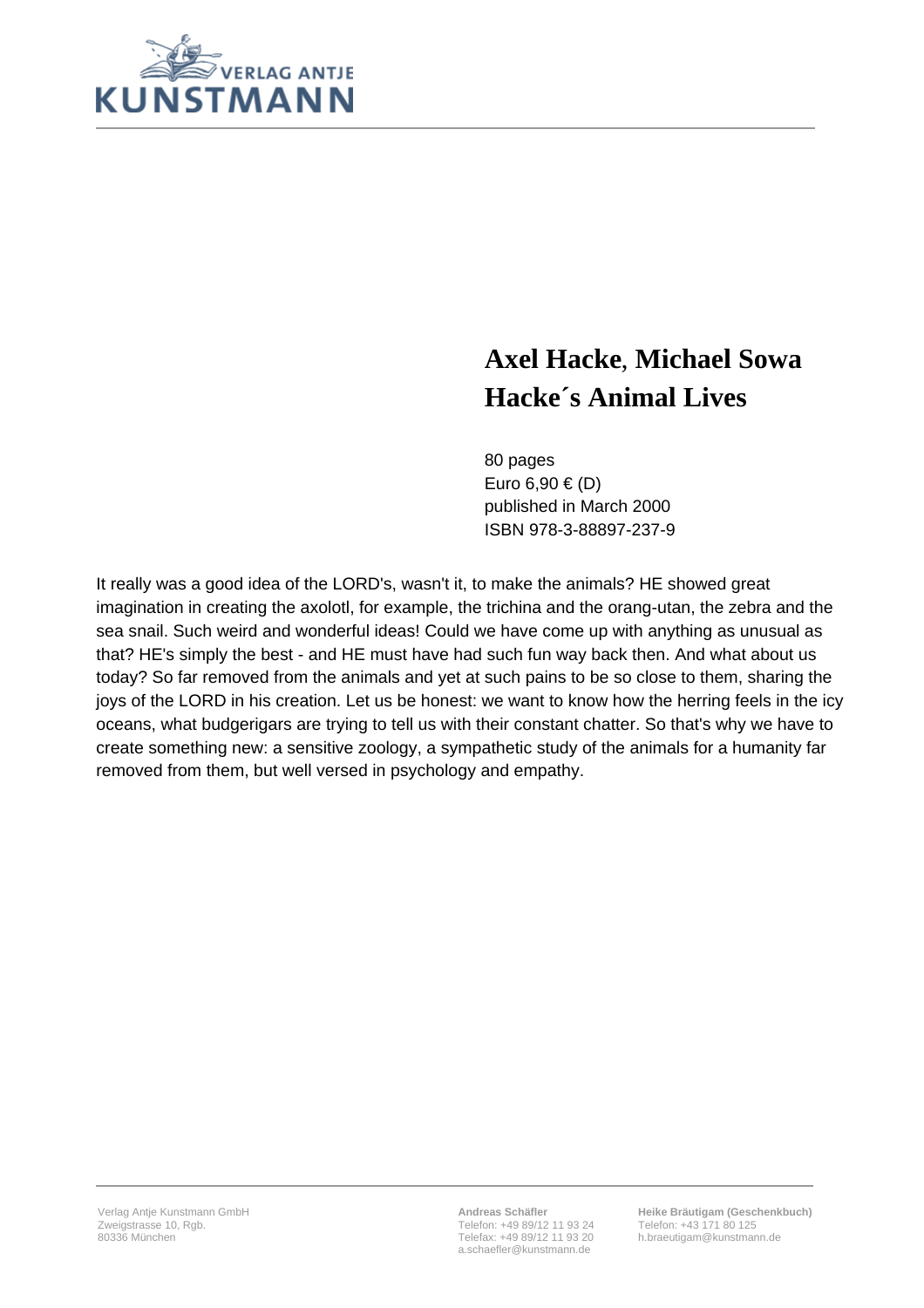



## **Axel Hacke**

Axel Hacke is a writer and columnist for the Süddeutsche Zeitung Magazin. He is one of Germany's best-known authors and his work has been widely translated. Most recently, Über den Anstand in schwierigen Zeiten und die Frage, wie wir miteinander umgehen (On decency in trying times and the question of how we can all get along) was published by Kunstmann in 2017.

© Thomas Dashuber

## **Other titles of the author**

978-3-88897-564-6 Little King December 978-3-88897-223-2 I won't tell you again! 978-3-88897-247-8 Prálinek 978-3-88897-406-9 A Bear Called Sunday 978-3-88897-432-8 Small Guide to Child-Rearing 978-3-88897-448-9 Everyday Life as a Man 978-3-88897-459-5 Christmas comes but once a year once again! 978-3-88897-583-7 The Columnist Manifesto 978-3-95614-026-6 The Days I spent with God 978-3-95614-118-8 On Decency in trying times and the question of how we can all get along 978-3-95614-200-0 Why we're here 978-3-95614-313-7 The Best of My Love Life 978-3-88897-727-5